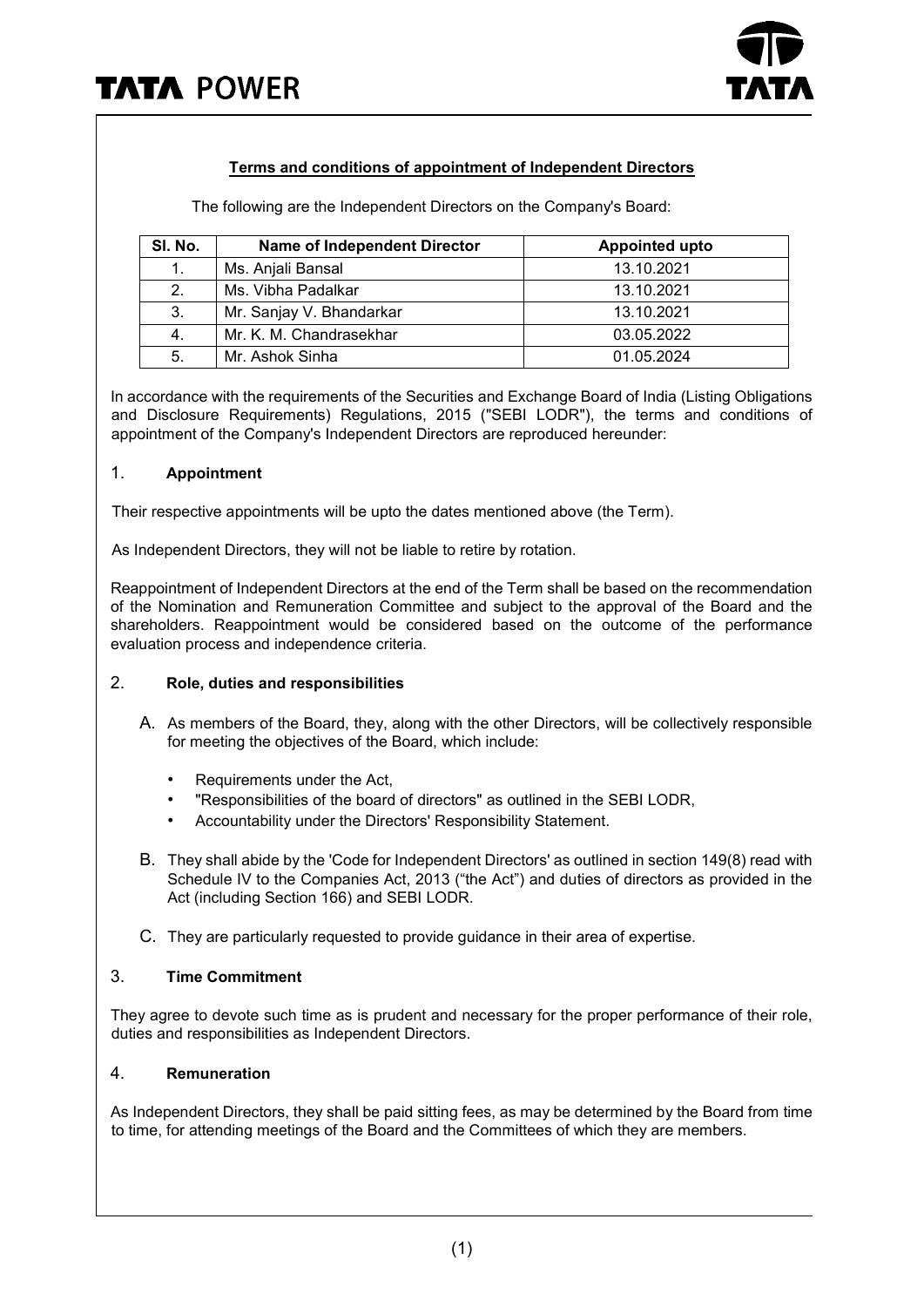

In addition to the sitting fees, commission that may be determined by the Board may also be payable to them. In determining the amount of this commission, the Board, supported by the Nomination and Remuneration Committee, may consider performance of the Company and their performance as evaluated by the Board.

Further, the Company may pay or reimburse to the Director such expenditure, as may have been incurred by them while performing their role as Independent Directors of the Company. This could include reimbursement of expenditure incurred by them for accommodation, travel and any out-ofpocket expenses for attending Board/Committee meetings, general meetings, court convened meetings, meetings with shareholders/creditors/ management, site visits, induction and training (organised by the Company for Directors) and in obtaining, subject to the expense being reasonable, professional advice from independent advisors in the furtherance of their duties as Independent Directors.

#### 5. **Insurance**

The Company will take an appropriate Directors' and Officers' Liability Insurance policy and pay the premiums for the same. It is intended to maintain such insurance cover for the Term of their appointment, subject to the terms of such policy in force from time to time. A copy of the policy document is provided to the Independent Directors on request.

#### 6. **Tata Code of Conduct**

As Independent Directors of the Company, they agree to comply with the Tata Code of Conduct for Non-Executive Directors (NEDs). For their reference, the Tata Code of Conduct for NEDs, as adopted by the Board, is provided to them.

Unless specifically authorised by the Company, they shall not disclose Company and business information to constituencies such as the media, the financial community, employees, shareholders, agents, franchisees, dealers, distributors and importers.

Their obligation of confidentiality shall survive cessation of their respective directorships with the Company.

The provisions of both, Securities and Exchange Board of India (Prohibition of Insider Trading) Regulations, 2015 and the Tata Code of Conduct for Prevention of Insider Trading, prohibiting disclosure or use of unpublished price sensitive information, would be applicable to the Independent Directors.

Additionally, they shall not participate in any business activity which might impede the application of their independent judgment in the best interest of the Company.

All Directors are required to sign a confirmation of acceptance of the Tata Code of Conduct for NEDs, as adopted by the Board, on annual basis.

## 7. **Training and Development**

The Company may, if required, conduct formal training program for its Independent Directors, which may include any or all of the following:

- Board roles and responsibilities, whilst seeking to build working relationship among the Board members,
- Company's vision, strategic direction, core values, ethics and corporate governance practices,